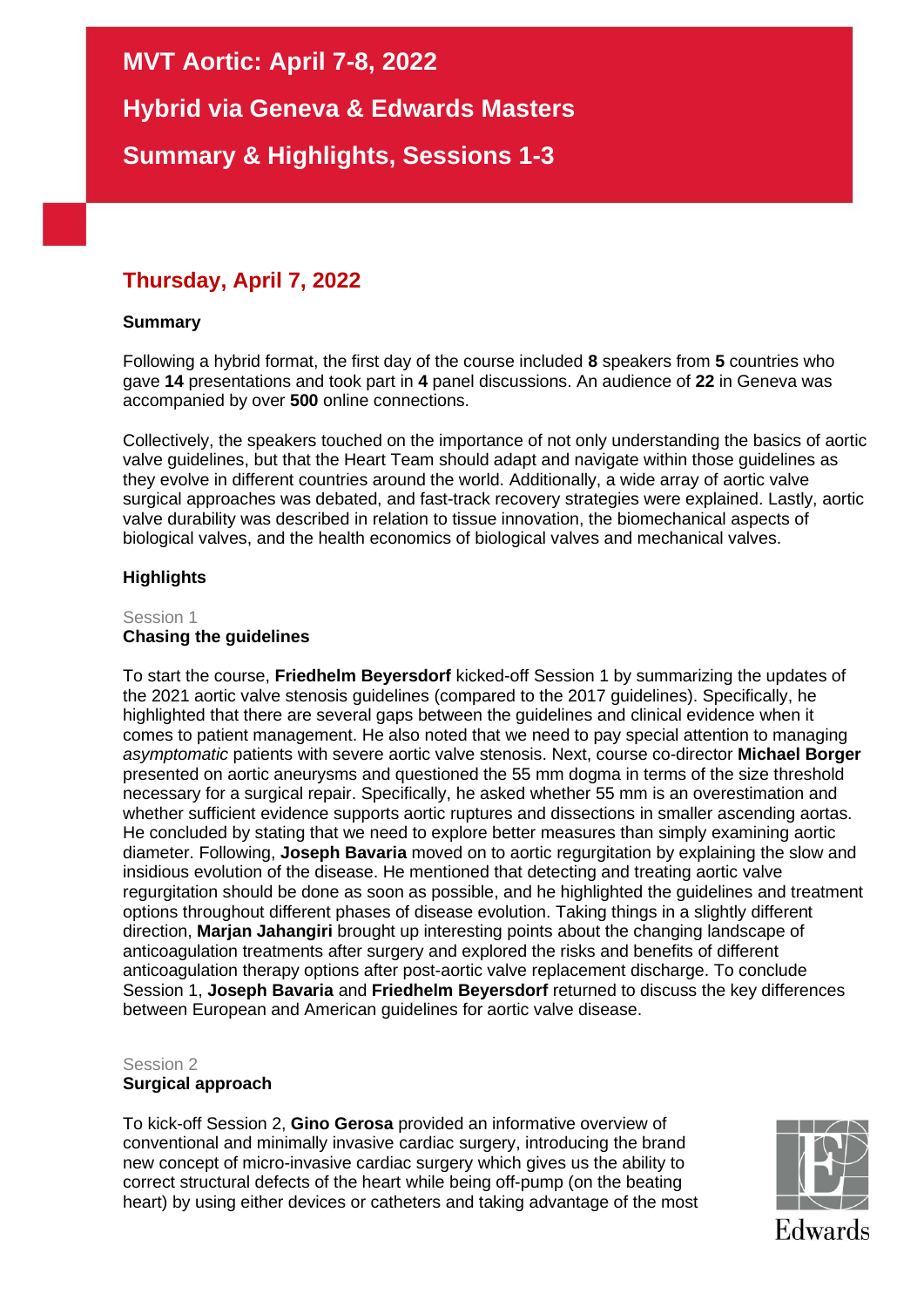recent technologies. **Bart Meuris** then reminded us that, in the age of minimally invasive surgery, a full sternotomy is still, in fact, preferable for some patients. His arguments were compelling, as he compared the outcomes of both types of procedures. Continuing with the pros and cons of different surgical approaches, **Marco Di Eusanio** reviewed the early- and long-term outcomes of mini-sternotomy and right anterior thoracotomy approaches. To conclude Session 2, **Marjan Jahangiri** returned to review the "enhanced recovery after cardiac surgery" literature, ultimately bringing awareness to perioperative care in addition to post-operative mortality and complications.

## Session 3 **Durability**

In Session 3, **Gino Gerosa** started the session by providing an interesting discussion about tissue valve innovation and durability. He also discussed immunological rejection as a cause of aortic valve replacement failure. Next, **Michael Borger** returned to present data regarding the durability of biological valves while highlighting their key features that impact their durability. He showed some of the extensive pre-clinical work that is done to predict valve durability in patients, which was very interesting. Course co-director **Augusto D'Onofrio** then joined the course by not only providing an overview of the recommendations and guidelines for transcatheter and surgical aortic valve replacement, but also stressing the importance of patient-centered decision-making by keeping anatomy, lifetime management, and co-morbidities in mind. **Bart Meuris** then returned for his final presentation where he educated the audience on the interesting topic of health economics, specifically considering mechanical and biological valves. Lastly, to conclude the first day of the course, **Marco Di Eusanio** presented a very interesting live-in-a-box procedure involving a complex aortic valve replacement patient case involving a biological valve.

Edwards devices placed on the European market meeting the essential requirements referred to in Article 3 of the Medical Device Directive 93/42/EEC bear the CE marking of conformity.

Edwards, Edwards Lifesciences and the stylized E logo are trademarks or service marks of Edwards Lifesciences Corporation or its affiliates. All other trademarks are the property of their respective owners.

© 2022 Edwards Lifesciences Corporation. All Rights reserved. NP--EU-0904 v2.0

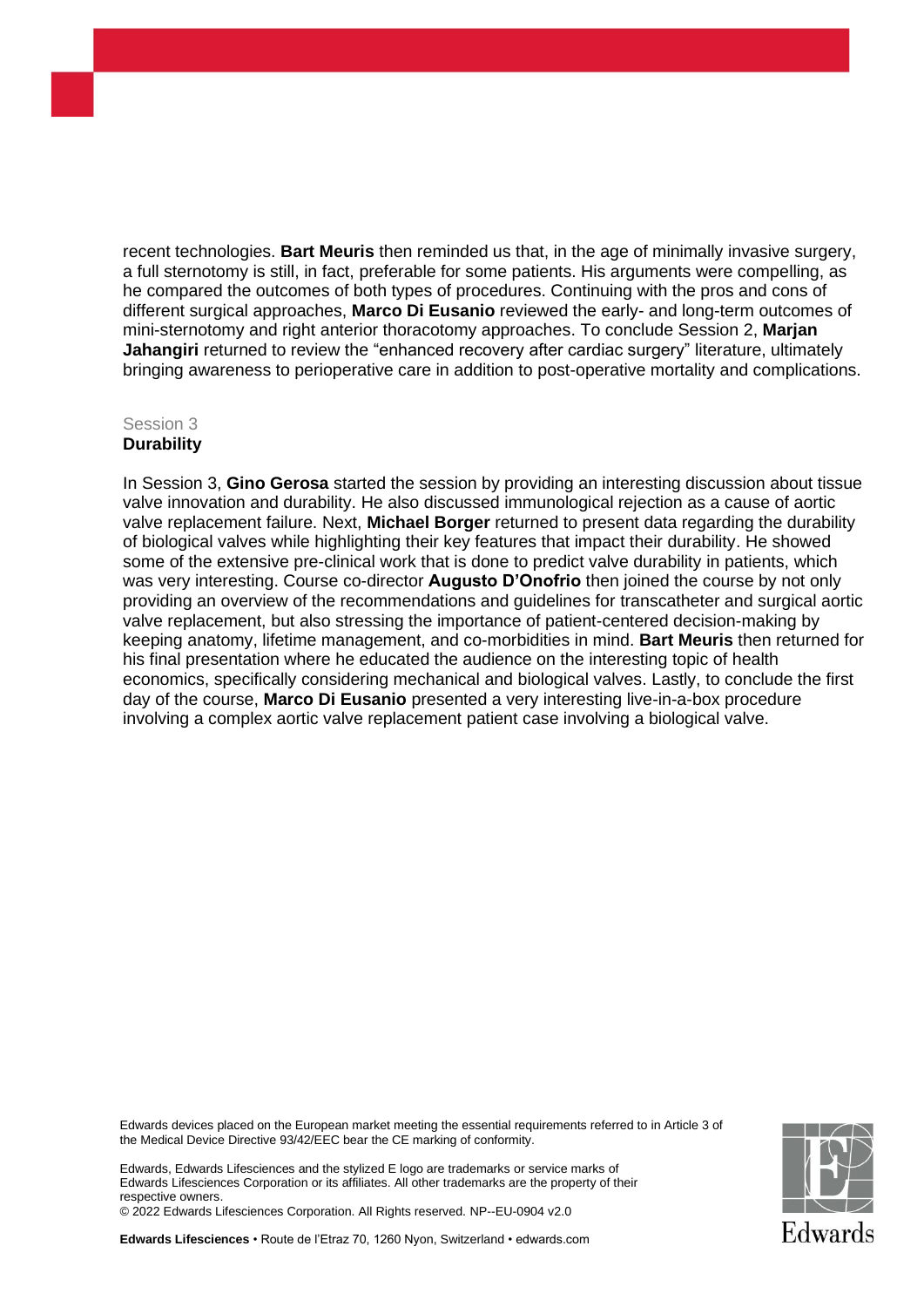**MVT Aortic: April 7-8, 2022**

**Hybrid via Geneva & Edwards Masters**

**Summary & Highlights, Sessions 4-6**

# **Friday, April 8, 2022**

## **Summary**

Following a hybrid format, the second day of the course included **8** speakers from **4** countries who gave **13** presentations and took part in **3** panel discussions. An audience of **22** in Geneva was again accompanied by over **500** online connections.

Collectively, the speakers discussed bicuspid aortic valves and how we should approach them in terms of various repair and replacement techniques for different types of patients. Additionally, the speakers discussed many aspects of redo-surgical aortic valve replacement, which was very insightful. Lastly, aortic valve hemodynamics were discussed in relation to different types of prostheses and aortic annulus sizes.

# **Highlights**

#### Session 4 **Bicuspid Aortic Valves (BAV)**

Starting off Day 2, **Alessandro Della Corte** kicked-off Session 4 by summarizing everything we should know about BAV, including genotype, phenotype, classification, natural history, and proper diagnosis. Specifically, he showed how using current BAV phenotype knowledge can help tailor surgical management for each patient. Next, **Stephan Ensminger** provided an overview of the various treatment options for BAV and stated that a clear view of the patient's outcomes should help decide whether surgical aortic valve replacement or transcatheter aortic valve implantation is preferable. Following, **Ruggero De Paulis** laid out the considerations that should be made when choosing between aortic valve repair versus replacement in terms of treating BAV, namely considering aortic insufficiency. In the past, BAV was most frequently treated by a Bentall operation; however, **Alessandro Della Corte** then returned to discuss how valve-sparing root replacement can, in fact, serve as an alternative to Bentall procedures for patients with aortic root aneurysms by supporting the notion with patient outcome data. To conclude Session 4, **Augusto D'Onofrio** presented a very interesting Bentall case with a biological valve, which stimulated an interesting discussion surrounding mechanical versus biological valves in younger patients.

## Session 5

# **Redo surgical aortic valve replacement (SAVR)**

To begin Session 5, **Ruggero De Paulis** returned to offer up some tips and tricks for redo SAVR, focusing on how to identify when a redo SAVR should be performed and how to improve clinical practice. **Vinod Thourani** then reviewed different strategies for treating patients with a small aortic annulus and how annular enlargement, rapiddeployment, and transcatheter aortic valve implantation procedures could result in different patient outcomes. Next, **Sabine Bleiziffer** then gave two back-to-back presentations. First, she discussed patient eligibility for SAVR after transcatheter aortic valve implantation while providing a clear understanding of the patient outcomes for a redo SAVR based on a strategy that involved a SAVR after a transcatheter aortic valve implantation.